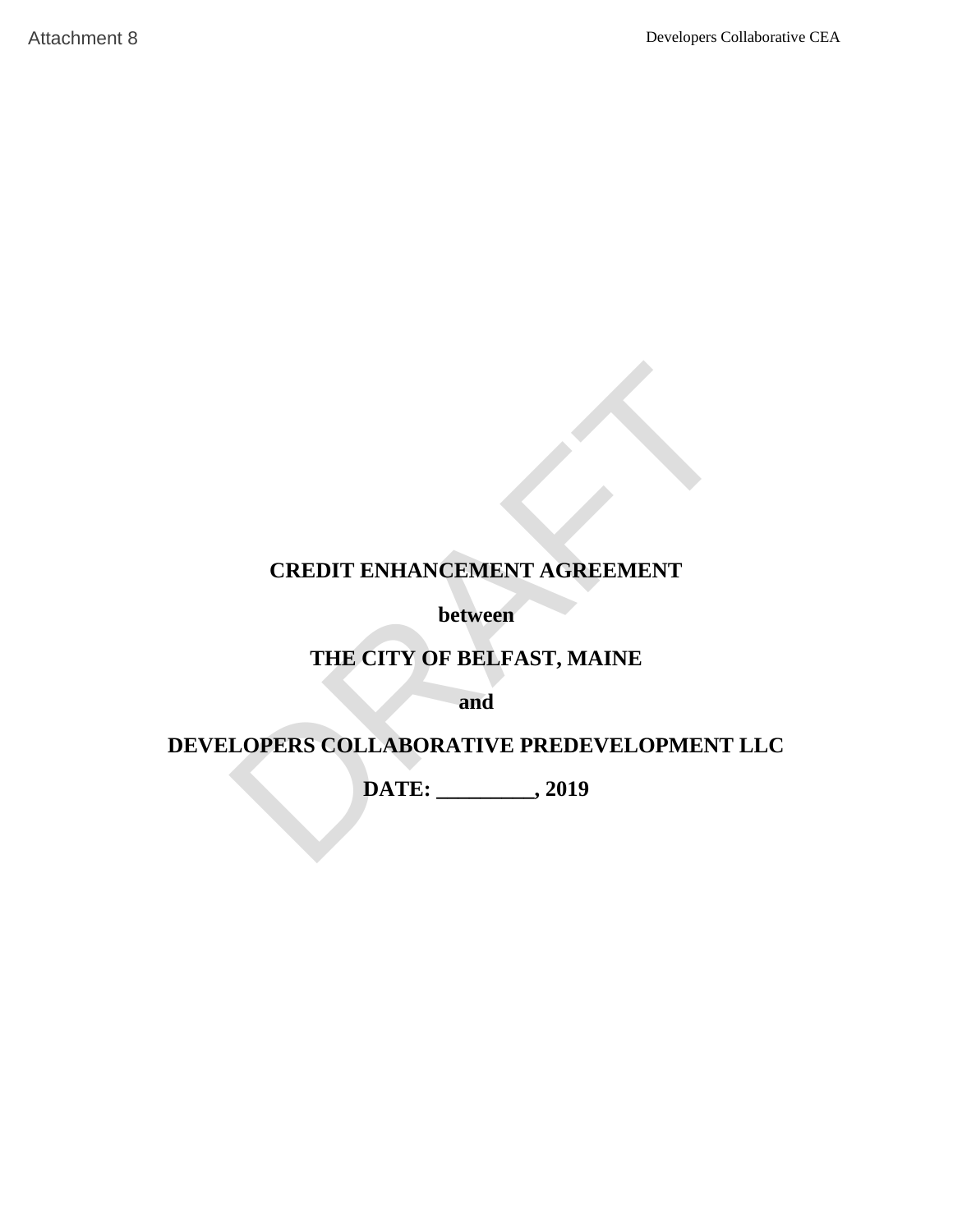# **TABLE OF CONTENTS**

| Section 2.2. Captured Assessed Value; Deposits into Development Program Fund4         |                                                                                                                                                                                                               |
|---------------------------------------------------------------------------------------|---------------------------------------------------------------------------------------------------------------------------------------------------------------------------------------------------------------|
| Section 2.3. Use of Monies in the Developers Collaborative Project Cost Subaccount of |                                                                                                                                                                                                               |
|                                                                                       |                                                                                                                                                                                                               |
|                                                                                       |                                                                                                                                                                                                               |
|                                                                                       |                                                                                                                                                                                                               |
|                                                                                       |                                                                                                                                                                                                               |
|                                                                                       |                                                                                                                                                                                                               |
|                                                                                       |                                                                                                                                                                                                               |
|                                                                                       |                                                                                                                                                                                                               |
|                                                                                       |                                                                                                                                                                                                               |
|                                                                                       |                                                                                                                                                                                                               |
|                                                                                       |                                                                                                                                                                                                               |
|                                                                                       |                                                                                                                                                                                                               |
|                                                                                       |                                                                                                                                                                                                               |
|                                                                                       |                                                                                                                                                                                                               |
|                                                                                       |                                                                                                                                                                                                               |
|                                                                                       |                                                                                                                                                                                                               |
|                                                                                       |                                                                                                                                                                                                               |
|                                                                                       |                                                                                                                                                                                                               |
|                                                                                       |                                                                                                                                                                                                               |
|                                                                                       |                                                                                                                                                                                                               |
|                                                                                       |                                                                                                                                                                                                               |
|                                                                                       |                                                                                                                                                                                                               |
|                                                                                       | ARTICLE II DEVELOPMENT PROGRAM FUND AND FUNDING REQUIREMENTS .4<br>Section 4.1. Pledge of Developers Collaborative Project Cost Subaccount<br>ARTICLE VII ASSIGNMENT AND PLEDGE OF DEVELOPERS COLLABORATIVE'S |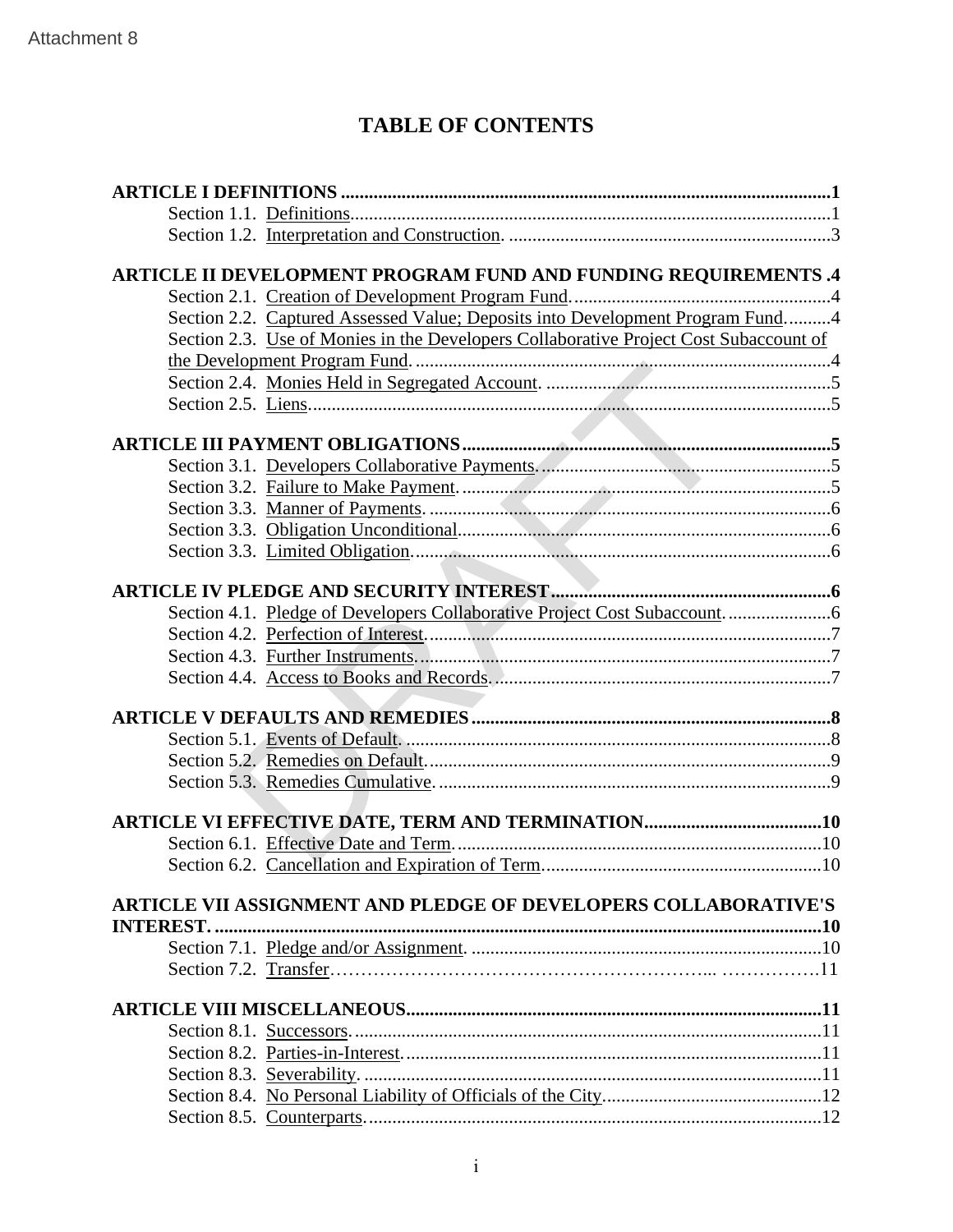| Attachment 8    |                                                                               |  |
|-----------------|-------------------------------------------------------------------------------|--|
|                 |                                                                               |  |
| <b>EXHIBITS</b> | <b>Exhibit A Copy of Attachment 5 from Development Program - District Map</b> |  |
|                 | <b>Exhibit B</b> Depiction of Developers Collaborative Property               |  |
|                 |                                                                               |  |

# **EXHIBITS**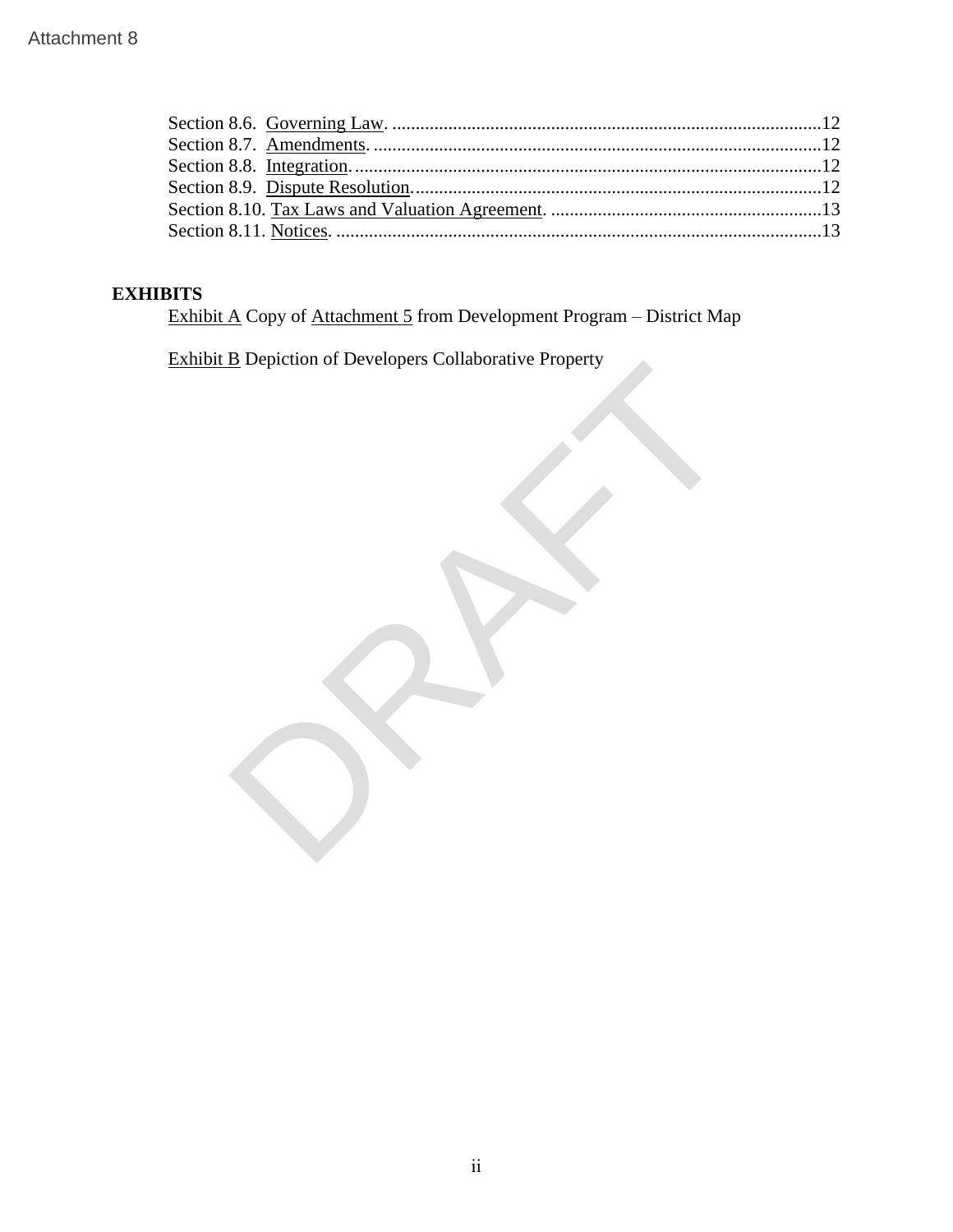**THIS CREDIT ENHANCEMENT AGREEMENT** dated as of \_\_\_\_\_\_\_\_\_\_\_, 2019, between the City of Belfast, a municipal corporation located in Belfast, County of Waldo and State of Maine, with offices at 131 Church Street, Belfast, Maine 04915 (hereinafter the "City"), and Developers Collaborative Predevelopment LLC ("Developers Collaborative"), a Maine limited liability company, with an address of 100 Commercial Street, Suite 414, Portland, Maine 04101. THIS CREDIT ENHANCEMENT AGREEMENT doesnesses and the comparison of the set of the set of the set of the set of the set of the set of the set of the set of the set of the set of the set of the set of the set of the set of t

# **WITNESSETH THAT**

**WHEREAS**, the City designated the Wight Street Affordable Housing Development and Tax Increment Financing ("TIF") District (the "District") pursuant to Chapter 206 of Title 30-A of the Maine Revised Statutes, as amended, by vote of the City Council at a meeting duly called, noticed, and held on November  $5<sup>th</sup>$ , 2019 (the "Vote") and pursuant to the Vote adopted a development program and financial plan for the District (the "Development Program"); and

**WHEREAS**, the Maine State Housing Authority (the "MaineHousing") has approved or is expected to approve the District and Development Program as required by law; and

**WHEREAS**, within the Development Program, and as contemplated thereby, the City Council authorized the execution and delivery of the credit enhancement agreements by the City Manager, in the name of and on behalf of the City, if such credit enhancement agreements meet the requirements of the Development Program; and

**WHEREAS**, the City and Developers Collaborative desire and intend that this Credit Enhancement Agreement be and constitute such a credit enhancement agreement as contemplated by and described in the Development Program; and

**NOW, THEREFORE,** in consideration of the foregoing and in consideration of the mutual promises and covenants set forth herein, the parties hereby agree as follows:

# **ARTICLE I DEFINITIONS**

# **Section 1.1. Definitions.**

The terms defined in this Article I shall, for all purposes of this Agreement, have the meanings herein specified, unless the context clearly requires otherwise:

"Act" means chapter 206 of Title 30-A of the Maine Revised Statutes and regulations adopted thereunder, as amended from time to time.

"Agreement" shall mean this Credit Enhancement Agreement between the City and Developers Collaborative dated as of the date set forth above, as such may be amended from time to time.

"Captured Assessed Value" means the amount, stated as a percentage, of the Increased Assessed Value that is retained in the District in each Tax Year during the term of the District, as specified in Section 2.2 hereof pertaining to the Developers Collaborative Property only.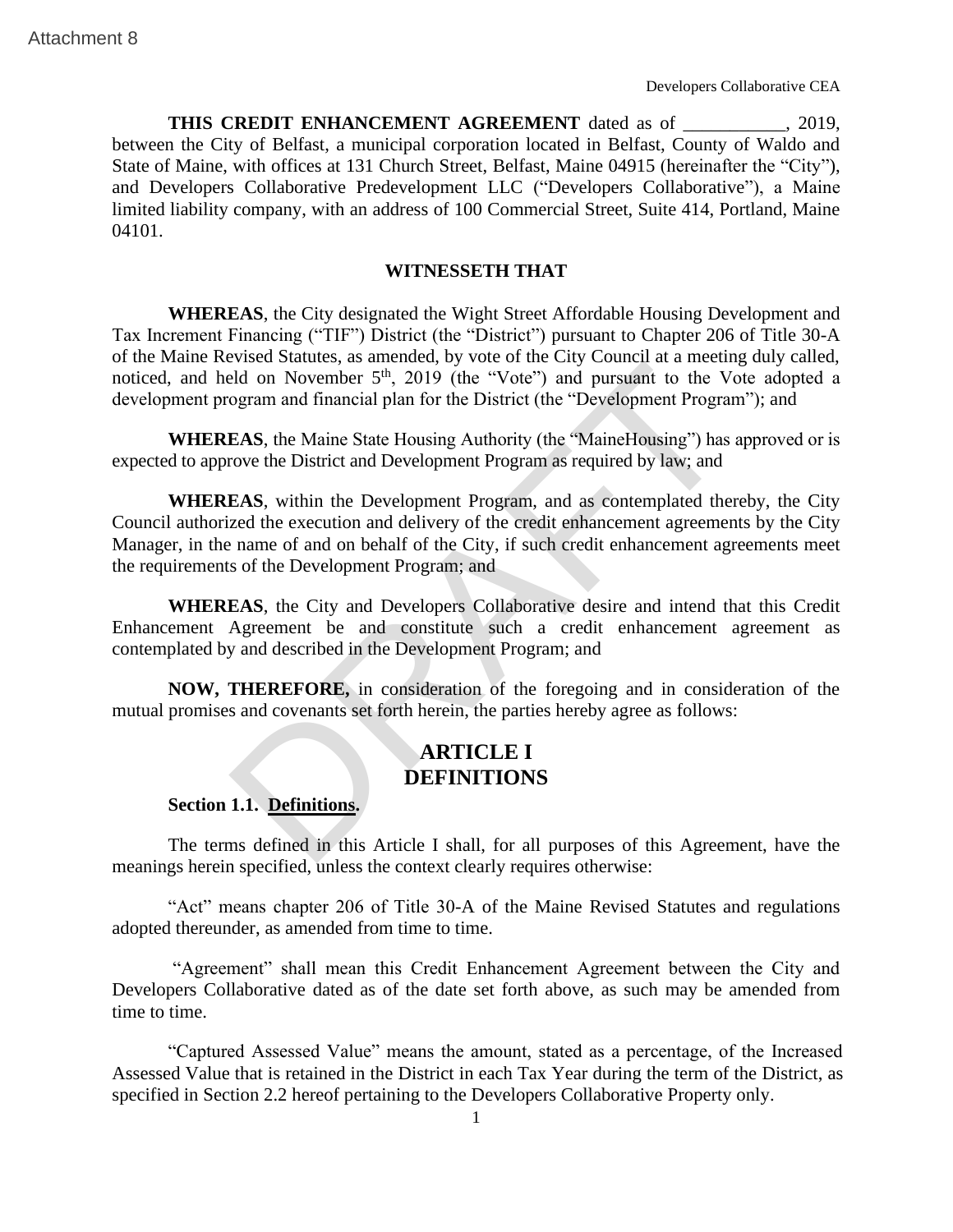"City" shall have the meaning given such term in the first paragraph hereto.

"Current Assessed Value" means the then-current assessed value of taxable real and personal property located in the Developers Collaborative Property, excluding any assessed value of taxable real and personal property associated with market-rate housing units located in the Developers Collaborative Property, all as determined by the City Tax Assessor as of April 1 of each Tax Year during the term of this Agreement. Developes Conservative City" shall have the meaning given such term in the first paragraph hereoform (Courrent Assessed Value" means the then-current assessed value of users (Collection and the procedure in the Developers

"Developers Collaborative Property" means the real property depicted in Exhibit B attached hereto and shown on the City's Tax Map as Map 034, Lot 006, consisting of approximately 2.00 acres with a physical address of 75 Wight Street, Belfast, Maine 04915.

"Development Program" means the development program and financial plan for the District adopted by the City.

"Development Program Fund" means the development program fund described in the Financial Plan of the Development Program into which the Tax Increment Revenues are to be deposited, established and maintained pursuant to the Development Programs and Article II hereof.

"District" means the Wight Street Affordable Housing Development and Tax Increment Financing District (42.87 acres), a map of which is attached as Exhibit A.

"Effective Date of the Development Program" means the date of final approval of the Development Program by MaineHousing pursuant to the Act.

"Financial Plan" means the financial plan described in the Development Program.

"Fiscal Year" means July 1 to June 30 each year or such other fiscal year as the City may from time to time establish.

"Increased Assessed Value" means, for each Fiscal Year during the term of this Agreement, the amount by which the Current Assessed Value for such year exceeds the Original Assessed Value. If the Current Assessed Value is less than or equal to the Original Assessed Value in any given Tax Year, there is no Increased Assessed Value in that year.

"Original Assessed Value" means \$90,900 as of March 31, 2019 (April 1, 2018), the real and personal taxable assessed value of the Developers Collaborative Property as of March 31, 2019 (April 1, 2018).

"Project" means the planned approximately 25-unit elder affordable housing project to located on the Developers Collaborative Property. The Project does not include the 12-unit market rate rental housing building that is contemplated to be located on the Developers Collaborative Property.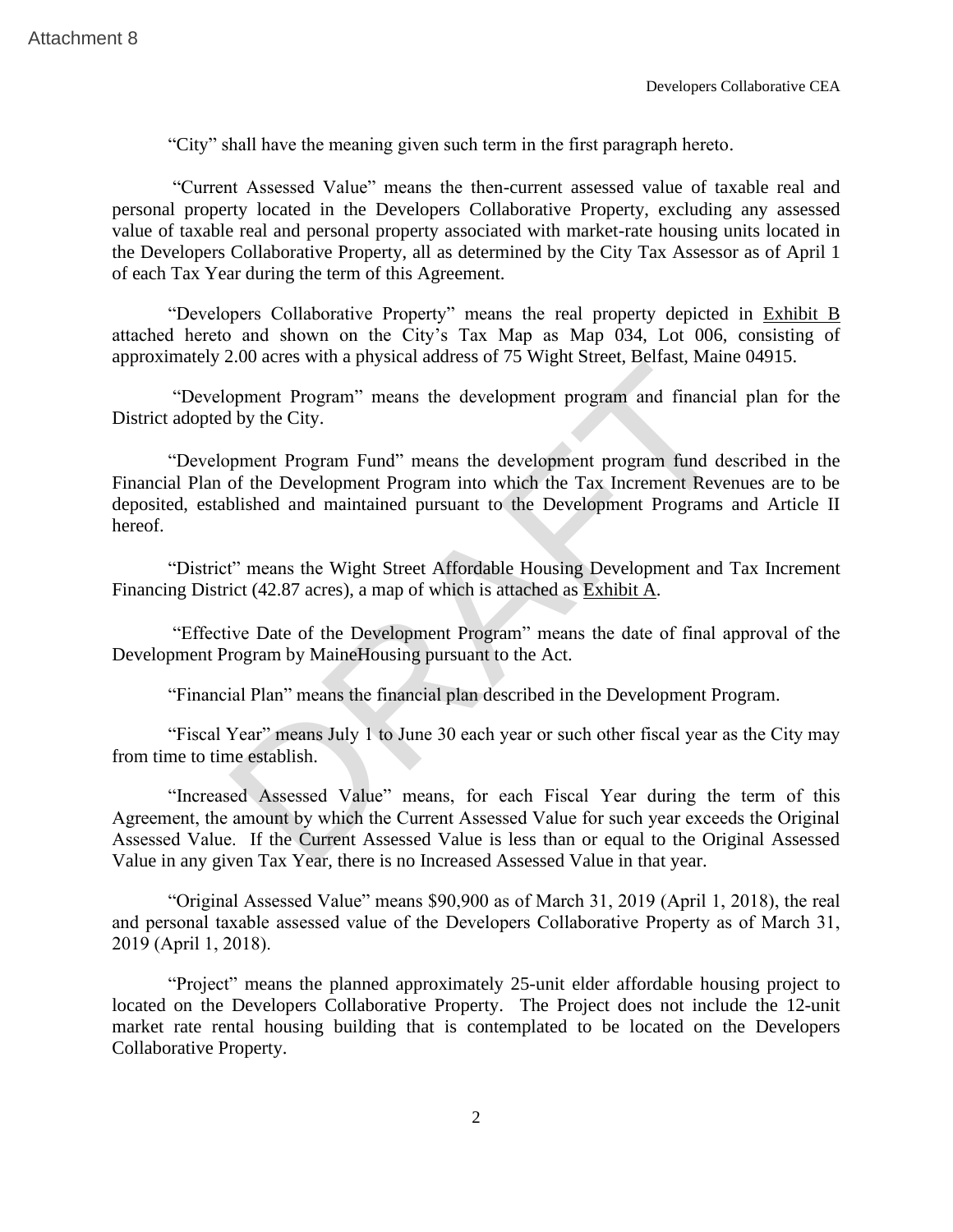"Property Taxes" means any and all *ad valorem* property taxes levied, charged or assessed against real and personal property located in the District by the City, or on its behalf.

"State" means the State of Maine.

"Tax Increment Revenues" means that portion of all real and personal property taxes assessed and paid by Developers Collaborative to the City in any Tax Year, in excess of any state, or special district tax, upon the Captured Assessed Value.

"Tax Payment Date" means the later of the date(s) on which property taxes levied by the City are due and payable from owners of property located within the City, or are actually paid to the City with respect to taxable property located within the District.

"Tax Year" shall have the meaning given such term in 30-A M.R.S.A. § 5222(18), as amended, to wit: April 1 to March 31.

### **Section 1.2. Interpretation and Construction.**

In this Agreement, unless the context otherwise requires:

(a) The terms "hereby," "hereof," "hereto," "herein," "hereunder" and any similar terms, as used in this Agreement, refer to this Agreement, and the term "hereafter" means after, and the term "heretofore" means before, the date of delivery of this Agreement.

(b) Words importing a particular gender mean and include correlative words of every other gender and words importing the singular number mean and include the plural number and vice versa.

(c) Words importing persons mean and include firms, associations, partnerships (including limited partnerships), trusts, corporations and other legal entities, including public or governmental bodies, as well as any natural persons.

(d) Any headings preceding the texts of the several Articles and Sections of this Agreement, and any table of contents or marginal notes appended to copies hereof, shall be solely for convenience of reference and shall not constitute a part of this Agreement, nor shall they affect its meaning, construction, or effect. The selection and all ad valority property Taxes" means any and all ad valorem property taxes levies<br>assessed against real and personal property located in the District by the City, or on<br>
"Tax Increment Revenues" means t

(e) All approvals, consents and acceptances required to be given or made by any signatory hereto shall not be withheld unreasonably.

(f) All notices to be given hereunder shall be given in writing and, unless a certain number of days is specified, within a reasonable time.

(g) If any clause, provision or Section of this Agreement shall be ruled invalid by any court of competent jurisdiction, the invalidity of such clause, provision or Section shall not affect any of the remaining provisions hereof.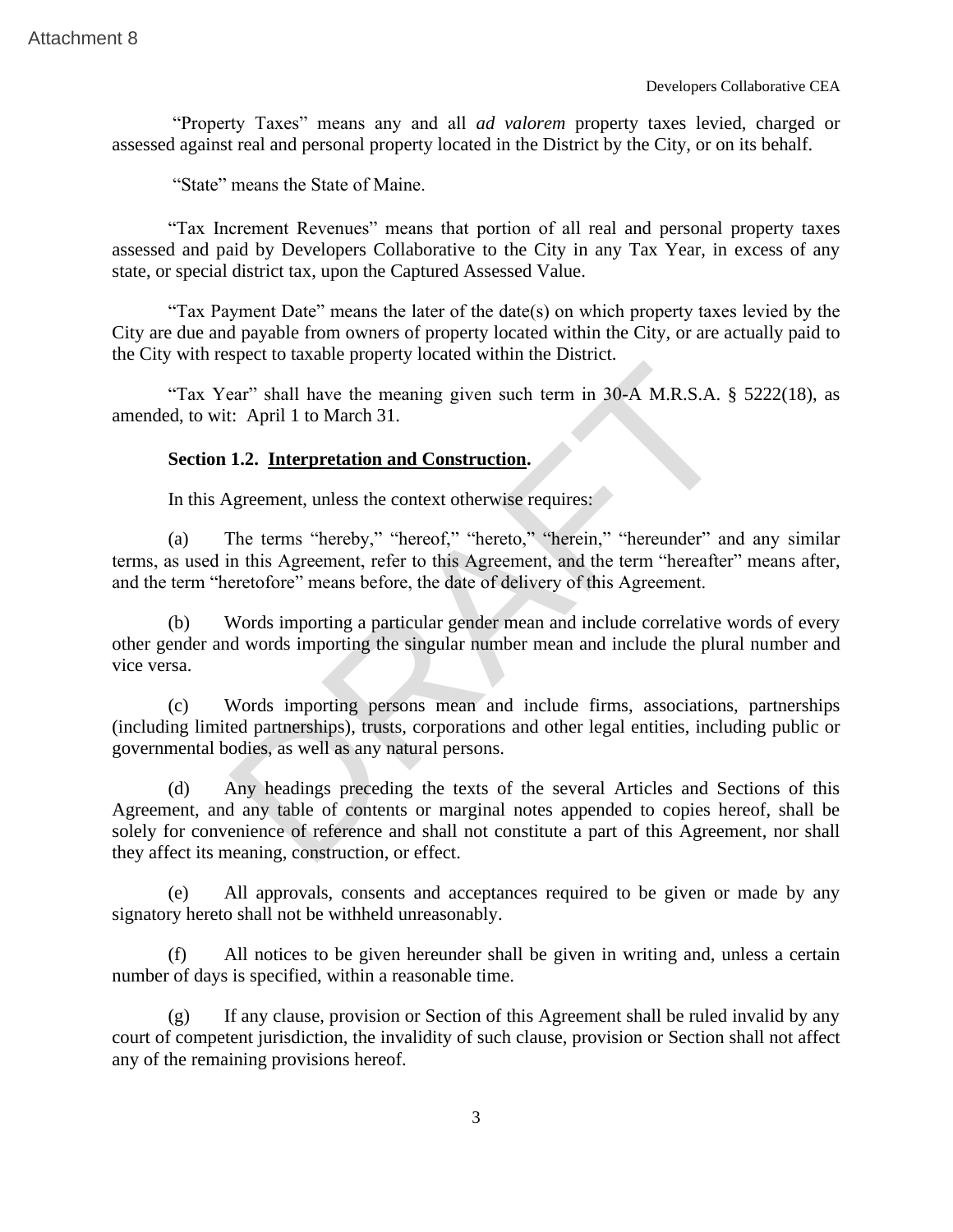# **ARTICLE II DEVELOPMENT PROGRAM FUND AND FUNDING REQUIREMENTS**

# **Section 2.1. Creation of Development Program Fund.**

The City hereby confirms the creation and establishment of a segregated fund in the name of the City designated as the "Development Program Fund" pursuant to, and in accordance with the terms and conditions of, the Development Program and 30-A M.R.S. § 5250-A(3). The Development Program Fund shall include a project cost account (the "Project Cost Account") within which the City shall maintain a subaccount for City project costs (the "City Project Cost Subaccount") and a subaccount for Developers Collaborative project costs (the "Developers Collaborative Project Cost Subaccount"). The Developers Collaborative Project Cost Subaccount is pledged to and charged with the payment of costs in the manner and priority provided in 30-A M.R.S. § 5250-A(3)(A)(1) and as set forth in Section 3.1(b) below. **EXECUTE THE SECTUAL CONSULTERED**<br> **EXECUTE THE SECTUAL CONSULTEREM TRIME INTERENT PROGRAM FUND AND FUNDING REQUIR**<br> **Section 2.1. <u>Creation of Development Program Fund</u><br>
The City designated as the "Development Program Fu** 

# **Section 2.2. Captured Assessed Value; Deposits into Development Program Fund.**

(a) Each year during the term of this Agreement, commencing with the July 1, 2020- June 30, 2021 Fiscal Year and continuing thereafter through the July 1, 2050-June 30, 2051 Fiscal Year (collectively, the "CEA Years"), the City shall retain in the District 100% of the Increased Assessed Value as Captured Value.

(b) For each of the CEA Years, the City shall deposit into the Development Program Fund contemporaneously with each payment of Property Taxes assessed against the Developers Collaborative Property during the term of this Agreement an amount equal to one hundred percent (100%) of that portion of the property tax payment constituting Tax Increment Revenues. The City shall then allocate fifty percent (50%) of the Tax Increment Revenues so deposited in the Development Program Fund to the Developers Collaborative Project Cost Subaccount of the Project Cost Account. The City shall allocate fifty percent (50%) of the Tax Increment Revenues so deposited in the Development Program to the City Project Cost Subaccount.

(c) Notwithstanding anything to the contrary contained herein, the City shall have the authority to decide to discontinue all or a portion of the City Project Cost Subaccount deposits and instead make those deposits to the City's general fund without further action or consents required by Developers Collaborative.

# **Section 2.3. Use of Monies in the Developers Collaborative Project Cost Subaccount of the Development Program Fund.**

All monies in the Developers Collaborative Project Cost Subaccount of the Development Program Fund that are allocable to and/or deposited in the Developers Collaborative Project Cost Subaccount of the Development Program Fund shall in all cases be used and applied to fund fully the City's payment obligations to Developers Collaborative, as described in Articles II and III hereof. Developers Collaborative shall use the Tax Increment Revenues solely for the purpose set forth in the Development Program.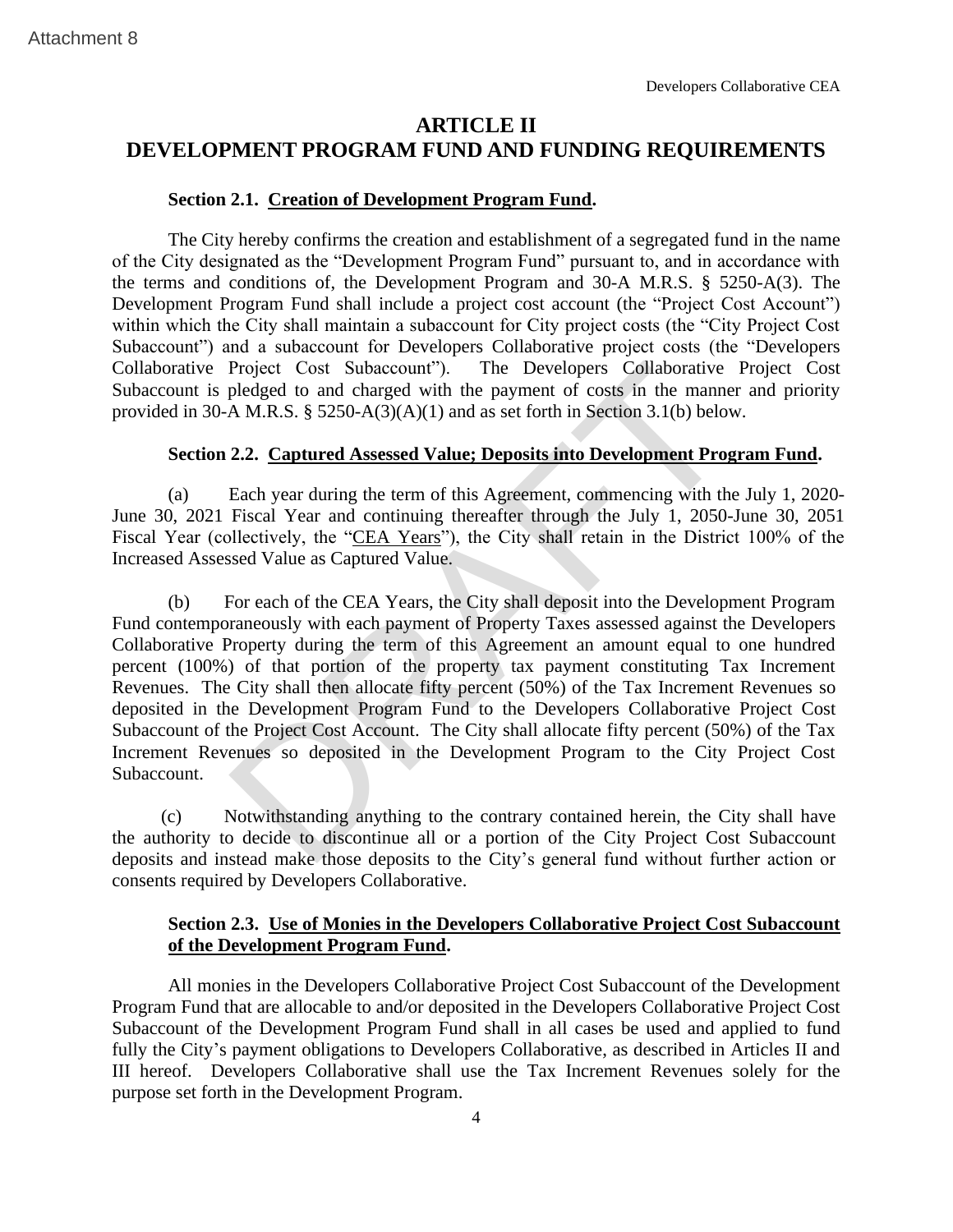# **Section 2.4. Monies Held in Segregated Account.**

All monies required to be deposited with or paid into the Development Program Fund under the provisions hereof and the provisions of the Development Program shall be held by the City for the uses specified in the Development Program. Interest earnings thereon shall be retained by the City for the City's own use.

# **Section 2.5. Liens.**

The City shall not create any liens, encumbrances or other interests of any nature whatsoever, nor shall it hypothecate the Developers Collaborative Project Cost Subaccount described in Section 2.1 hereof or any funds therein, other than the interest in favor of Developers Collaborative hereunder; provided, however, that nothing herein shall prohibit the creation of property tax liens on property in the District in accordance with and entitled to priority pursuant to Maine law.

# **ARTICLE III PAYMENT OBLIGATIONS**

# **Section 3.1. Developers Collaborative Payments.**

(a) Within thirty (30) days following the Tax Payment Date, the City agrees to pay Developers Collaborative in immediately available funds all amounts then on deposit in the Developers Collaborative Project Cost Subaccount.

(b) Notwithstanding anything to the contrary contained herein, if, with respect to any Tax Payment Date, any portion of the property taxes assessed against the Developers Collaborative Property remain unpaid, the property taxes actually paid with respect to such Tax Payment Date shall, first, be applied to taxes due on account of Original Assessed Value; and second, shall constitute payment of property taxes with respect to Increased Assessed Value, to be applied first to payment in full of the amount to be deposited in the Development Program Fund for the City's use or to the general fund for the year concerned in accordance with Section 2.3; and third, to payment of Developers Collaborative's share of the Tax Increment Revenues for the year concerned, to be deposited into the Developers Collaborative Project Cost Subaccount. In any case where a portion of the property taxes assessed against the Developers Collaborative Property remain unpaid for any reason other than a bona fide valuation dispute, no payment of Developers Collaborative's share of the Tax Increment Revenues for the year concerned will be deposited into the Developers Collaborative Project Cost Subaccount until such property taxes assessed against the Developers Collaborative Property are paid in full. Section 2.4. Monies Held in Segregated Account.<br>
Developes Concelarion<br>
2.4. Monies Held in Segregated Account.<br>
2.1 monies required to be deposited with or paid into the Development Program shall<br>
City for the uses speci

# **Section 3.2. Failure to Make Payment.**

In the event the City should fail to, or be unable to, make any of the payments at the time and in the amount required under the foregoing provisions of this Article III including in the event that the amount deposited into the Developers Collaborative Project Cost Subaccount is insufficient to reimburse Developers Collaborative for the full amount due to Developers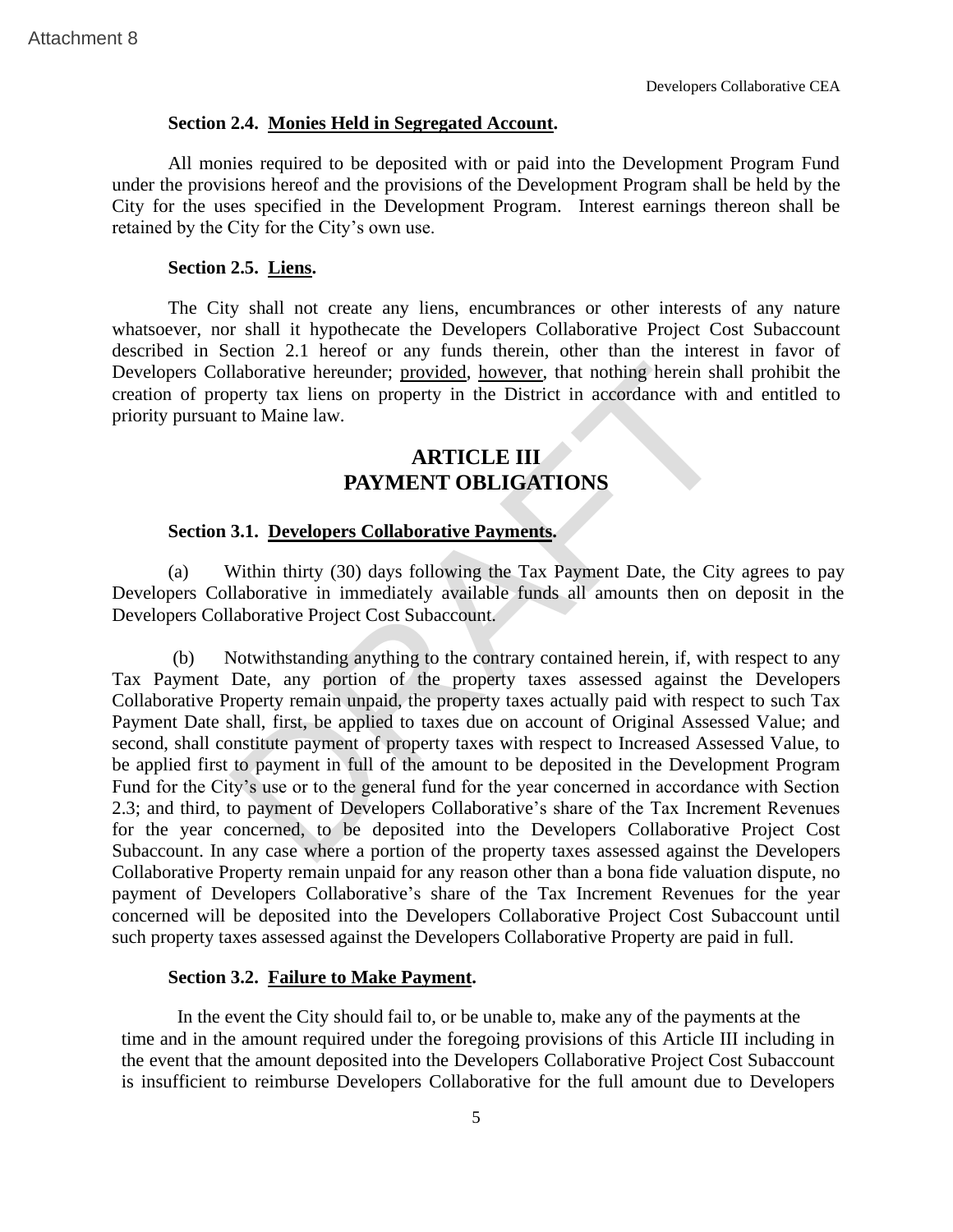Collaborative under this Agreement, the amount or installment so unpaid shall continue as a limited obligation of the City, under the terms and conditions hereinafter set forth, until the amount unpaid shall have been fully paid. Developers Collaborative shall have the right to initiate and maintain an action to specifically enforce the City's obligations hereunder, including without limitation, the City's obligation to deposit Tax Increment Revenues to Developers Collaborative Project Cost Subaccount and its obligation to make payment out of Developers Collaborative Project Cost Subaccount to Developers Collaborative.

# **Section 3.3. Manner of Payments.**

The payments provided for in this Article III shall be paid directly to Developers Collaborative at the address specified in Section 8.11 hereof in the manner provided hereinabove by check drawn on the City.

# **Section 3.4. Obligation Unconditional.**

Except as otherwise expressly provided in this Agreement, the obligations of the City to make the payments described in this Agreement in accordance with the terms hereof shall be absolute and unconditional irrespective of any defense or any rights of setoff, recoupment, or counterclaim it might otherwise have against Developers Collaborative. The City hereby acknowledges that Developers Collaborative has the right to enforce the contractual obligations of the City under this Agreement and that the governmental immunity of the City does not apply to actions to enforce its contractual obligations; provided however, that nothing herein shall constitute a waiver of the City's tort immunity or any other governmental immunities.

### **Section 3.5. Limited Obligation.**

The City's obligations of payment hereunder shall be limited obligations of the City payable solely from Tax Increment Revenues pledged therefor under this Agreement. The City's obligations hereunder shall not constitute a general debt or a general obligation or charge against or pledge of the faith and credit or taxing power of the City, the State of Maine, or of any municipality or political subdivision thereof, but shall be payable solely from that portion of Tax Increment Revenues payable to Developers Collaborative hereunder, whether or not actually deposited into the Developers Collaborative Project Cost Subaccount in the Development Program Fund. This Agreement shall not directly, indirectly or contingently obligate the City, the State of Maine, or any other City or political subdivision to levy or to pledge any form of taxation whatever therefor or to make any appropriation for their payment, excepting the pledge of the Tax Increment Revenues established under this Agreement. Collaborative under this Agreement, the amount or installment so unpead sale<br>
Therebyes Collaborative under this Agreement, the amount or installment so unpaid shall<br>
limited obligation of the City, under the terms and co

# **ARTICLE IV PLEDGE AND SECURITY INTEREST**

### **Section 4.1. Pledge of Developers Collaborative Project Cost Subaccount.**

In consideration of this Agreement and other valuable consideration and for the purpose of securing payment of the amounts provided for hereunder to Developers Collaborative by the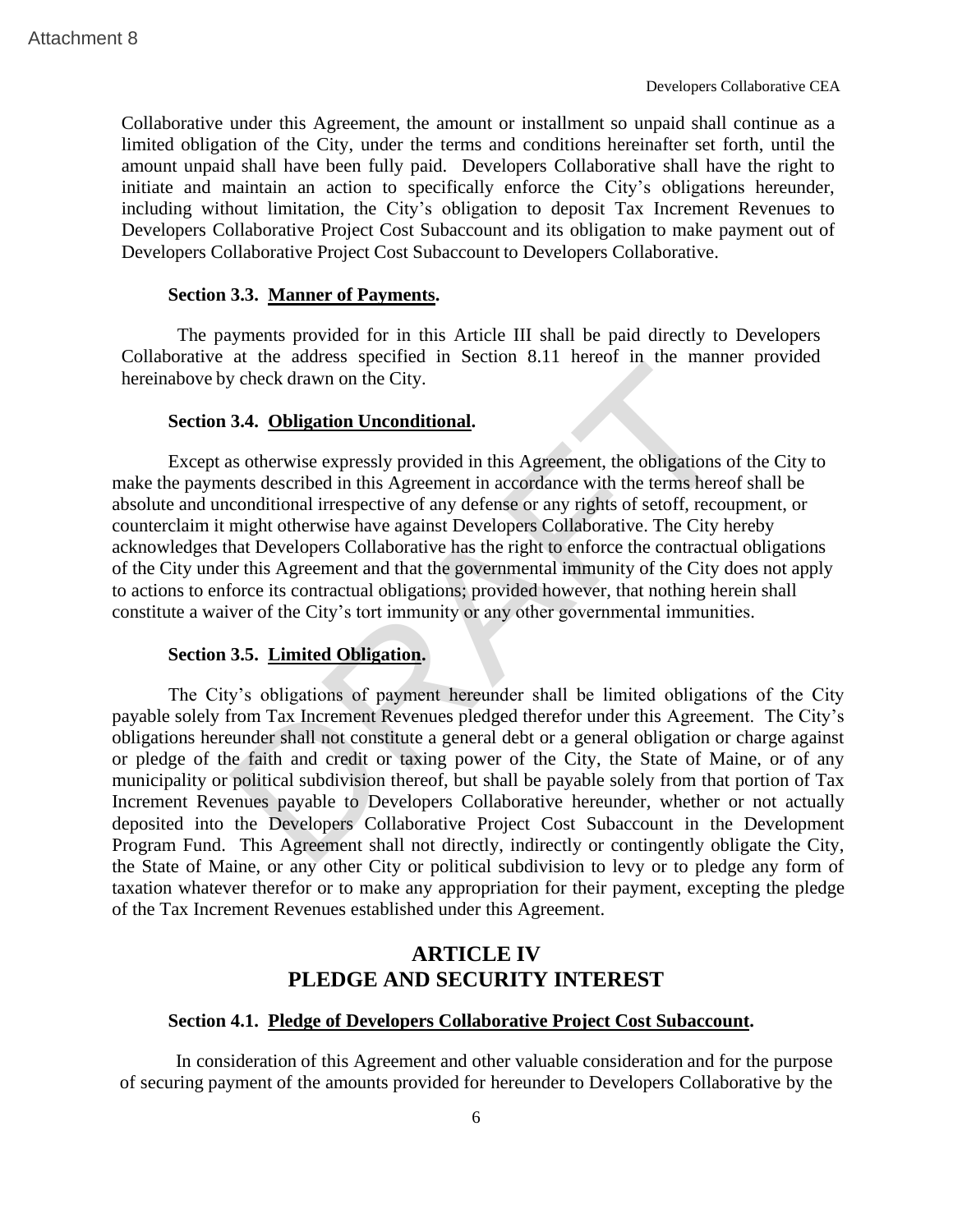City, according to the terms and conditions contained herein, and in order to secure the performance and observance of all of the City's covenants and agreements contained herein, the City does hereby grant a security interest in and pledge Developers Collaborative Project Cost Subaccount described in Section 2.1 hereof and all sums of money and other securities and investments therein to Developers Collaborative.

# **Section 4.2. Perfection of Interest.**

(a) Upon written request by Developers Collaborative, the City will establish the Developers Collaborative Project Cost Subaccount described in Section 2.1 hereof as a segregated fund under the control of an escrow agent, trustee, or other fiduciary selected by Developers Collaborative so as to perfect Developers Collaborative's interest therein. The cost of establishing and monitoring such a fund (including the cost of counsel to the City with respect thereto) shall be borne exclusively by Developers Collaborative. In the event such a fund is established under the control of a trustee or fiduciary, the City shall cooperate with Developers Collaborative in causing appropriate financing statements and continuation statements naming Developers Collaborative, or its designee, as pledgee of all such amounts from time to time on deposit in the fund to be duly filed and recorded in the appropriate state offices as required by and permitted under the provisions of the Maine Uniform Commercial Code or other similar law as adopted in the State of Maine and any other applicable jurisdiction, as from time to time amended, in order to perfect and maintain the security interests created hereunder. The costs of setting up such a segregated fund, including any and all fees to third parties such as agents, trustees and attorneys, shall be borne by Developers Collaborative. The<br>selection and the terms and conditions contained herein, and in order<br>performance and observance of all of the City's covenants and agreements contain<br>City does hereby gant as security interest in and pledge Developers

(b) In the event Developers Collaborative requires the establishment of a segregated fund in accordance with this Section 4.2, the City's responsibility shall be expressly limited to delivering the amounts required by this Agreement to the escrow agent, trustee or other fiduciary designated by Developers Collaborative. The City shall have no liability for payment over of the funds concerned to Developers Collaborative by any such escrow agent, trustee or other fiduciary, or for any misappropriation, investment losses or other losses in the hands of such escrow agent, trustee or other fiduciary. Notwithstanding any change in the identity of Developers Collaborative's designated escrow agent, trustee or other fiduciary, the City shall have no liability for misdelivery of funds if delivered in accordance with Developers Collaborative's most recent written designation or instructions actually received by the City.

# **Section 4.3. Further Instruments.**

The City shall, upon the reasonable request of Developers Collaborative, from time to time execute and deliver such further instruments and take such further action as may be reasonable and as may be required to carry out the provisions of this Agreement; provided, however, that no such instruments or actions shall pledge the credit of the City; and provided further that the cost of executing and delivering such further instruments (including the reasonable and related costs of counsel to the City with respect thereto) shall be borne exclusively by Developers Collaborative.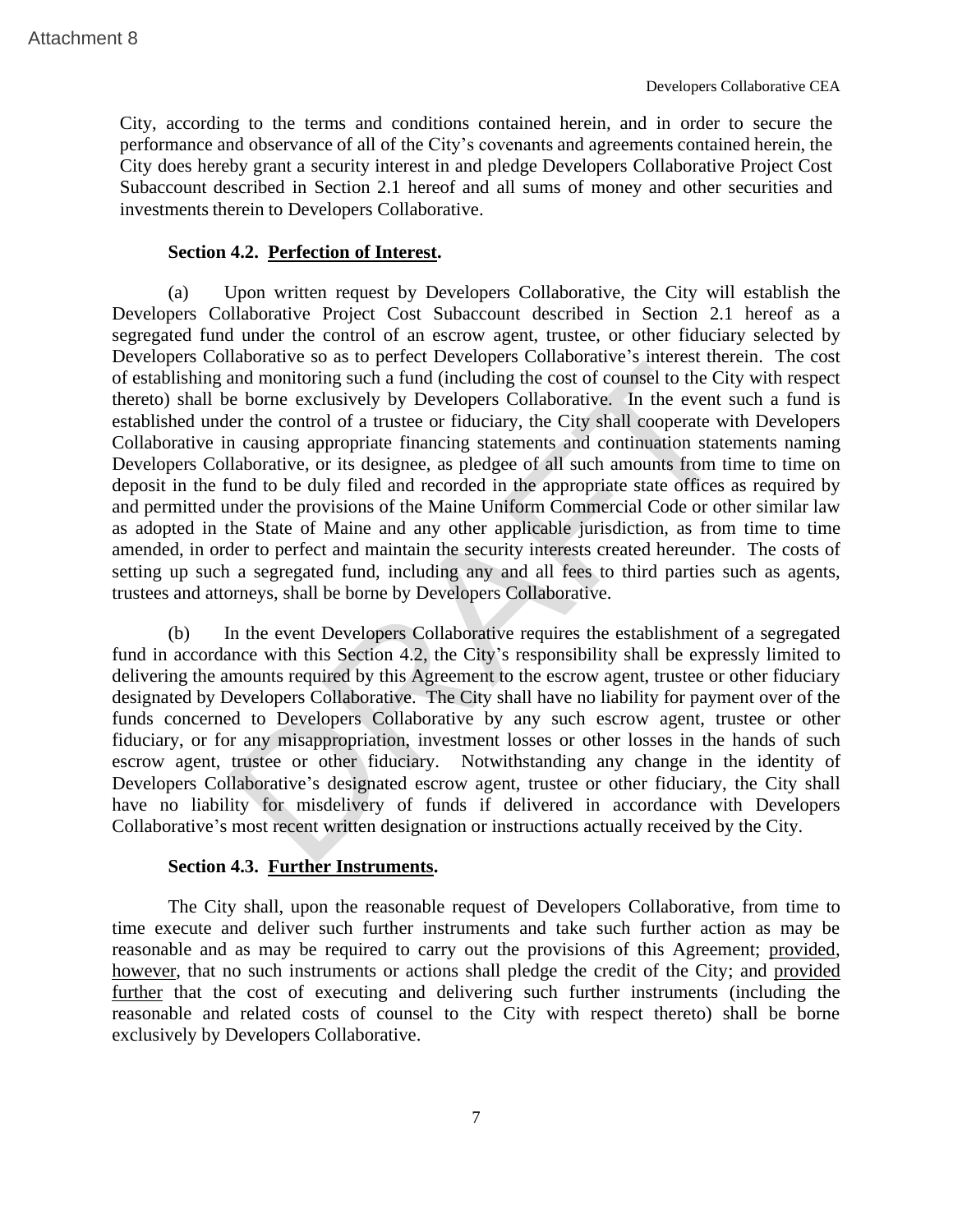# **Section 4.4. Access to Books and Records.**

(a) All non-confidential books, records, and documents in the possession of the City relating to the District, the Development Program, this Agreement and the monies, revenues and receipts on deposit or required to be deposited into Development Program Fund shall at all reasonable times and upon reasonable notice be open to inspection by Developers Collaborative, its agents, and its employees.

(b) All non-confidential books, records, lease agreements and documents in the possession of Developers Collaborative relating to the District, the Development Program, this Agreement and the monies, revenues, and receipts used from the Development Program Fund shall at all reasonable times and upon reasonable notice be open to inspection by the City, its agents, and its employees. In addition, inspections of the Developers Collaborative Property as well as any appraisals related to Developers Collaborative property shall be made possible by Developers Collaborative upon the reasonable request of the City for the purpose of assisting the City in the process of creating a Current Assessed Value. Section 4.4. Access to Books and Records.<br>
Developers Control (a) All non-confidential books, records, and documents in the possessi<br>
relating to the District, the Development Program, this Agreement and the monites<br>
reco

# **ARTICLE V DEFAULTS AND REMEDIES**

# **Section 5.1. Events of Default.**

Each of the following events shall constitute and be referred to in this Agreement as an "Event of Default":

(a) Any failure by the City to make payments due when the same shall become due and payable;

(b) Any failure by the City to make deposits into the Developers Collaborative Project Cost Subaccount as and when due;

(c) Any failure by the City or Developers Collaborative to observe and perform in all material respects any covenant, condition, agreement, or provision contained herein on the part of the City or Developers Collaborative to be observed or performed, which failure is not cured within thirty (30) days following written notice thereof;

(d) If a decree or order of a court or agency or supervisory authority having jurisdiction in the premises of the appointment of a conservator or receiver or liquidator of, any insolvency, readjustment of debt, marshaling of assets and liabilities or similar proceedings, or for the winding up or liquidation of Developers Collaborative's affairs shall have been entered against Developers Collaborative or Developers Collaborative shall have consented to the appointment of a conservator or receiver or liquidator in any such proceedings of or relating to Developers Collaborative or relating to all or substantially all of its property, including without limitation the filing of a voluntary petition in bankruptcy by Developers Collaborative or the failure by Developers Collaborative to have an involuntary petition in bankruptcy dismissed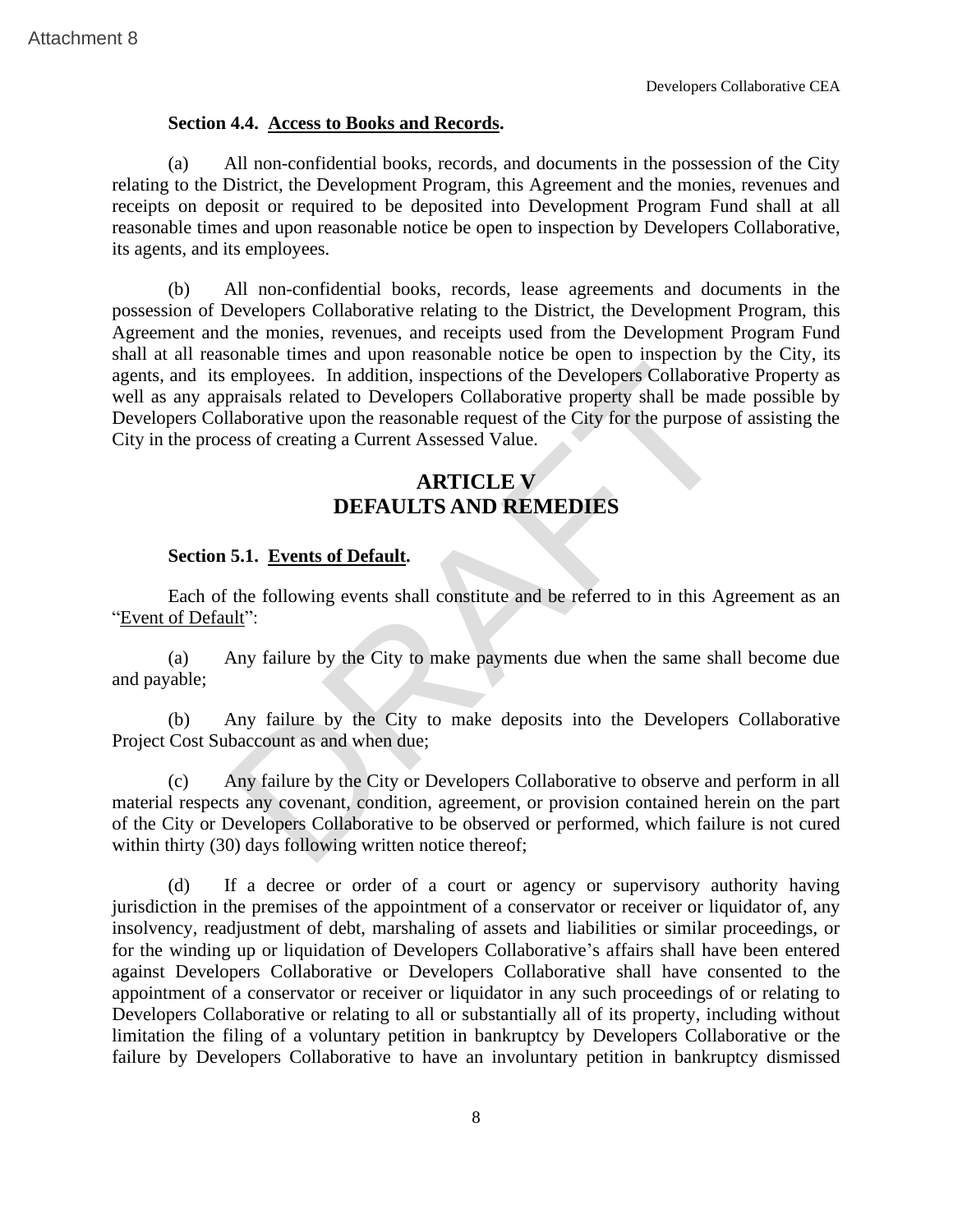within a period of ninety (90) consecutive days following its filing or in the event an order for release has been entered under the Bankruptcy Code with respect to Developers Collaborative;

(e) If any secured lender of Developers Collaborative accelerates the indebtedness owed to it;

(f) If any written representation or warranty given to the City by Developers Collaborative is knowingly incorrect or incomplete in any material respect, other than statements made about or in agreements with the City that were later changed by mutual consent;

(g) If Developers Collaborative fails to maintain adequate surety bonding during construction at the levels and terms as may be required from time to time by Developers Collaborative's secured lenders and/or Developers Collaborative allows mechanics' liens to encumber the Developers Collaborative Property for a period of more than thirty (30) days;

(h) Any discontinuance of the Developers Collaborative Property as "affordable housing," pursuant to the definition contained in Title 30-A M.R.S.A. Section 5246.

# **Section 5.2. Remedies on Default.**

Subject to the provisions contained in Section 8.9, whenever any Event of Default described in Section 5.1 hereof shall have occurred and be continuing, the nondefaulting party, following the expiration of any applicable cure period, shall have all rights and remedies available to it at law or in equity, including the rights and remedies available to a secured party under the laws of the State of Maine, and may take whatever action as may be necessary or desirable to collect the amount then due and thereafter to become due, to specifically enforce the performance or observance of any obligations, agreements, or covenants of the nondefaulting party under this Agreement and any documents, instruments, and agreements contemplated hereby or to enforce any rights or remedies available hereunder. Further, the non-defaulting party may elect to terminate this Agreement upon 30 days' written notice to the defaulting party. These<br>by These pays to the State of the State of the State of the State of the State of the Conduction<br>
The and the conduct the Burkerington of the CH and the CH and the CH and the CH and the CH and the CH and the CH and t

# **Section 5.3. Remedies Cumulative.**

Subject to the provisions of Section 8.13 below concerning dispute resolution, no remedy herein conferred upon or reserved to any party is intended to be exclusive of any other available remedy or remedies but each and every such remedy shall be cumulative and shall be in addition to every other remedy given under this Agreement or now or hereafter existing at law, in equity or by statute. Delay or omission to exercise any right or power accruing upon any Events of Default to insist upon the strict performance of any of the covenants and agreements herein set forth or to exercise any rights or remedies upon the occurrence of an Event of Default shall not impair any such right or power or be considered or taken as a waiver or relinquishment for the future of the right to insist upon and to enforce, from time to time and as often as may be deemed expedient, by injunction or other appropriate legal or equitable remedy, strict compliance by the parties hereto with all of the covenants and conditions hereof, or of the rights to exercise any such rights or remedies, if such Events of Default be continued or repeated.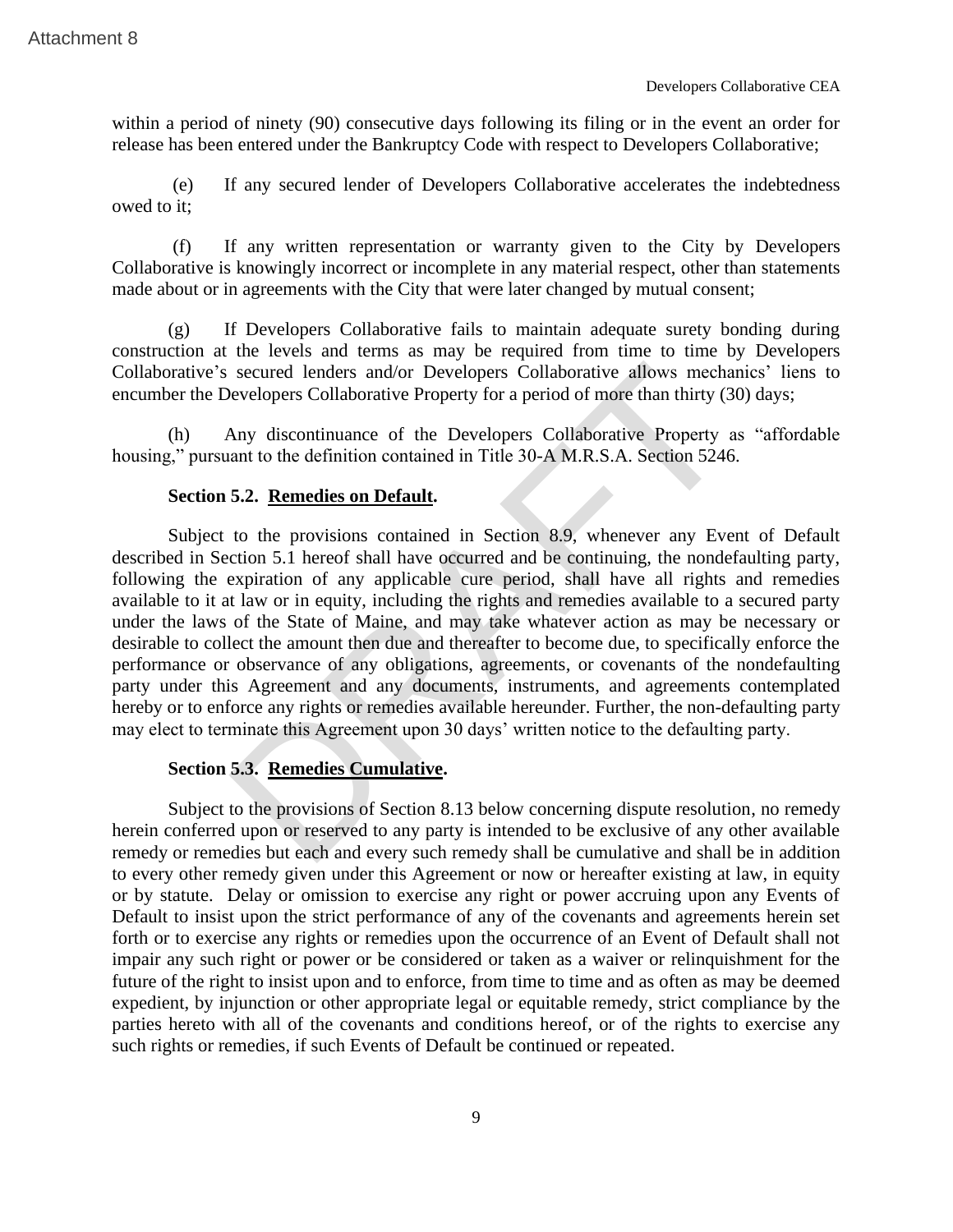# **ARTICLE VI EFFECTIVE DATE, TERM AND TERMINATION**

### **Section 6.1. Effective Date and Term.**

(a) Notwithstanding any other provision of this Agreement, this Agreement is conditioned upon receipt of MaineHousing's unconditional approval of the City's designation of the District and adoption of the Development Program. Following execution and delivery of this Agreement, the Agreement shall not be or become binding and enforceable until receipt of such unconditional approval.

(b) From the date of execution and delivery of this Agreement, the Agreement shall remain in full force and effect until the completion of the CEA Years as herein defined, unless even sooner terminated pursuant to any applicable provision of this Agreement.

### **Section 6.2. Cancellation and Expiration of Term.**

At the acceleration, termination or other expiration of this Agreement in accordance with the provisions of this Agreement, the City and Developers Collaborative shall each execute and deliver such documents and take or cause to be taken such actions as may be necessary to evidence the termination of this Agreement.

# **ARTICLE VII ASSIGNMENT AND PLEDGE OF DEVELOPERS COLLABORATIVE'S INTEREST**

# **Section 7.1. Consent to Pledge, Collateral Assignment or Grant of a Security Interest.**

The City hereby acknowledges that Developers Collaborative may pledge, assign and grant a security interest in its right, title and interest in, to and under this Agreement as collateral for financing by a bank, financial institution or MaineHousing to Developers Collaborative for the Project, although no obligation is hereby imposed on Developers Collaborative to make such assignment or pledge. Recognizing this possibility, the City does hereby consent and agree to the pledge and assignment of and the grant of a security interest in all Developers Collaborative's right, title and interest in, to and under this Agreement and in, and to the payments to be made to Developers Collaborative hereunder, to third parties as collateral or security for indebtedness or otherwise, on one or more occasions during the term hereof. The City agrees upon request to execute and deliver any assignments, pledge agreements, consents, or other confirmations required by the prospective pledgee or assignee or secured party, including without limitation recognition of the pledgee or assignee or secured party as the holder of all right, title, and interest herein and as the payee of amounts due and payable hereunder and any and all such other documentation as shall confirm to such pledgee or assignee or secured party the position of such assignee or pledgee or secured party and the irrevocable and binding nature of this Agreement, and provide to the pledgee or assignee such rights and/or remedies as the parties may reasonably Developses Controllers (Developses Controllers (Developses Controllers (2014)<br>
Developses Critical Controllers (Developse Critical Controllers (Developse Critical Controllers (Developse Critical Controllers (Developse Crit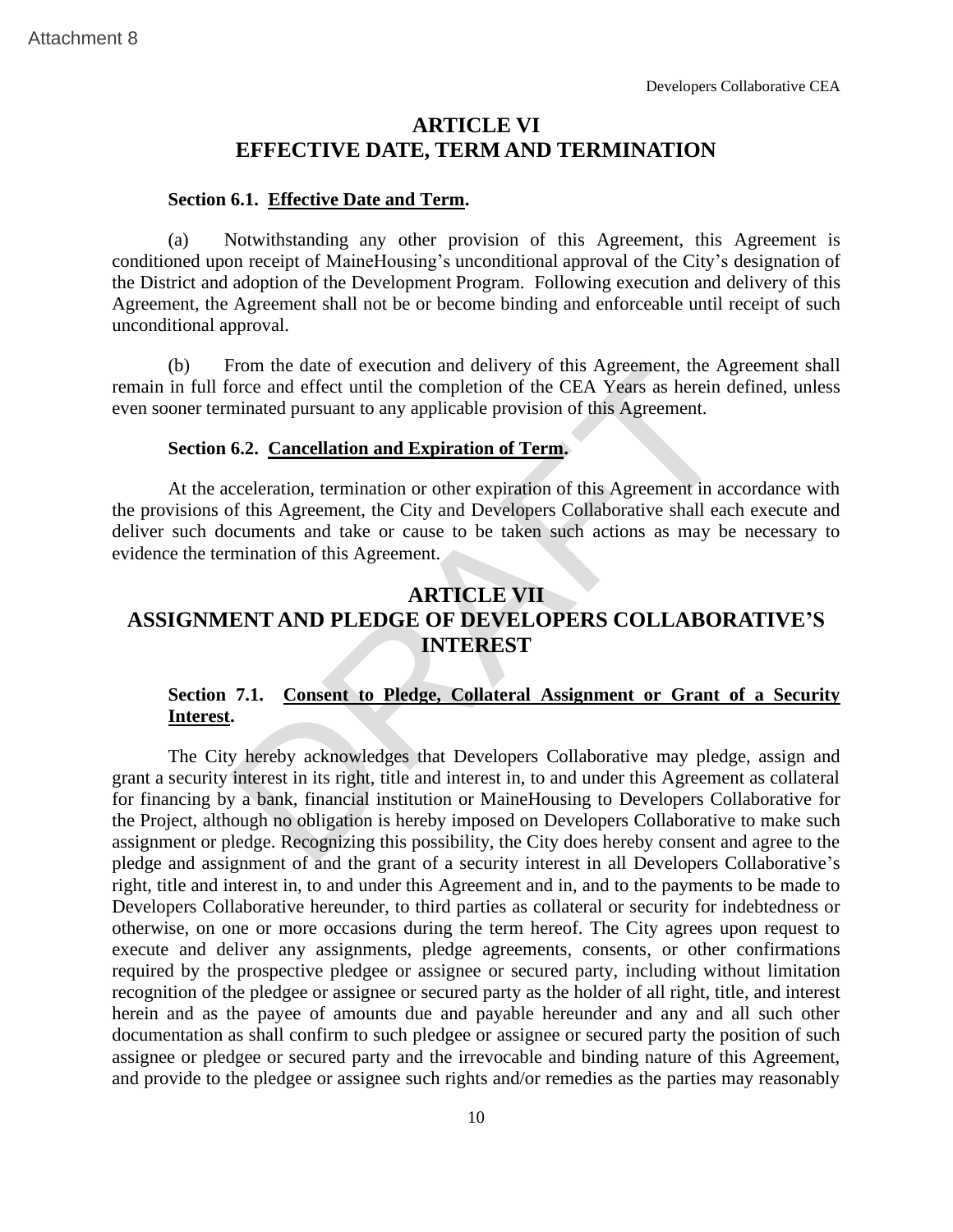deem necessary for establishing, perfection and protection of its interest herein. Developers Collaborative shall be responsible for the City's necessary and reasonable costs of counsel with respect to any such pledge or assignment.

# **Section 7.2. Transfer**

Except as specified in Section 7.1 hereof, Developers Collaborative shall not transfer or assign any portion of its rights in, to and under this Agreement without the prior written consent of the City Council, which consent shall not be unreasonably withheld, conditioned, or delayed; provided, however, that Developers Collaborative may assign this Agreement to a limited partnership that will develop affordable rental housing and whose general partner is an LLC that is controlled by Kevin R. Bunker without consent of, but with notice to, the City.

# **ARTICLE VIII MISCELLANEOUS**

### **Section 8.1. Successors.**

In the event of the dissolution, merger, or consolidation of the City or Developers Collaborative, the covenants, stipulations, promises, and agreements set forth herein, by or on behalf of or for the benefit of such party shall bind or inure to the benefit of the successors and assigns thereof from time to time and any entity, officer, board, commission, agency, or instrumentality to whom or to which any power or duty of such party shall be transferred. Notwithstanding this Subsection 8.1, unless the City affirmatively approves of such action, the City shall have the unilateral right to terminate this Agreement upon the dissolution, merger, or consolidation of Developers Collaborative, and if it exercises such right shall not be obligated to comply with this Agreement thereafter. The selection and protection and protection of its interest lends<br>Collaborative shall be responsible for the City's necessary and reasonable costs of<br>Collaborative shall be responsible for the City's necessary and reasonab

# **Section 8.2. Parties-in-Interest.**

Except as herein otherwise specifically provided, nothing in this Agreement expressed or implied is intended or shall be construed to confer upon any person, firm, or corporation other than the City and Developers Collaborative any right, remedy, or claim under or by reason of this Agreement, it being intended that this Agreement shall be for the sole and exclusive benefit of the City and Developers Collaborative.

### **Section 8.3. Severability.**

In case any one or more of the provisions of this Agreement shall, for any reason, be held to be illegal or invalid, such illegality or invalidity shall not affect any other provision of this Agreement and this Agreement shall be construed and enforced as if such illegal or invalid provision had not been contained herein.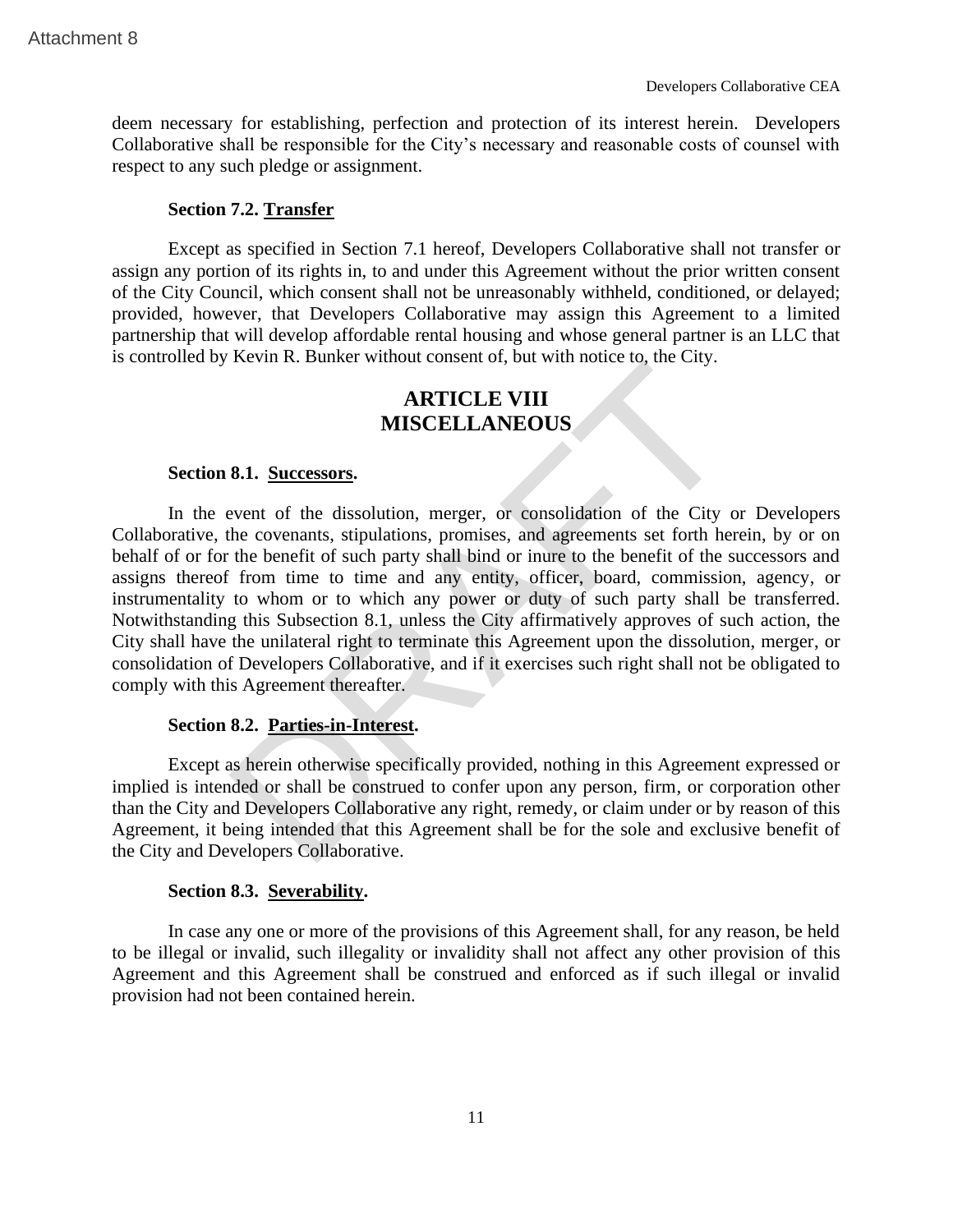# **Section 8.4. No Personal Liability of Officials of the City.**

(a) No covenant, stipulation, obligation, or agreement of the City contained herein shall be deemed to be a covenant, stipulation, or obligation of any present or future elected or appointed official, officer, agent, servant, or employee of the City in his or her individual capacity, and neither the City Council nor any official, officer, employee, or agent of the City shall be liable personally with respect to this Agreement or be subject to any personal liability or accountability by reason hereof.

(b) No covenant, stipulation, obligation, or agreement of Developers Collaborative contained herein shall be deemed to be a covenant, stipulation or obligation of any present or future officer, agent, servant, or employee of Developers Collaborative in his or her individual capacity, and no official, officer, employee, or agent of Developers Collaborative shall be liable personally with respect to this Agreement or be subject to any personal liability or accountability by reason hereof. Section 8.4. No Personal Liability of Officials of the City<br>Developes Controllectors (a) No coverant, stipulation, or obligation or agreement of the City controllect of the City controllect in change of the City Controllec

# **Section 8.5. Counterparts.**

This Agreement may be executed in any number of counterparts, each of which, when so executed and delivered, shall be an original, but such counterparts shall together constitute but one and the same Agreement.

# **Section 8.6. Governing Law.**

The laws of the State of Maine shall govern the construction and enforcement of this Agreement.

# **Section 8.7. Amendments.**

This Agreement may be amended only with the concurring written consent of both of the parties hereto.

# **Section 8.8. Integration.**

This Agreement completely and fully supersedes all other prior or contemporaneous understandings or agreements, both written and oral, between the City and Developers Collaborative relating to the specific subject matter of this Agreement and the transactions contemplated hereby.

# **Section 8.9. Dispute Resolution.**

In the event of a dispute regarding this Agreement or the transactions contemplated by it, the parties hereto will use all reasonable efforts to resolve the dispute on an amicable basis. If the dispute is not resolved on that basis within sixty (60) days after one party first brings the dispute to the attention of the other party, then either party may refer the dispute for resolution by one arbitrator mutually agreed to by the parties, and judgment on the award rendered by the arbitrator may be entered in any Maine state court having jurisdiction. Any such arbitration will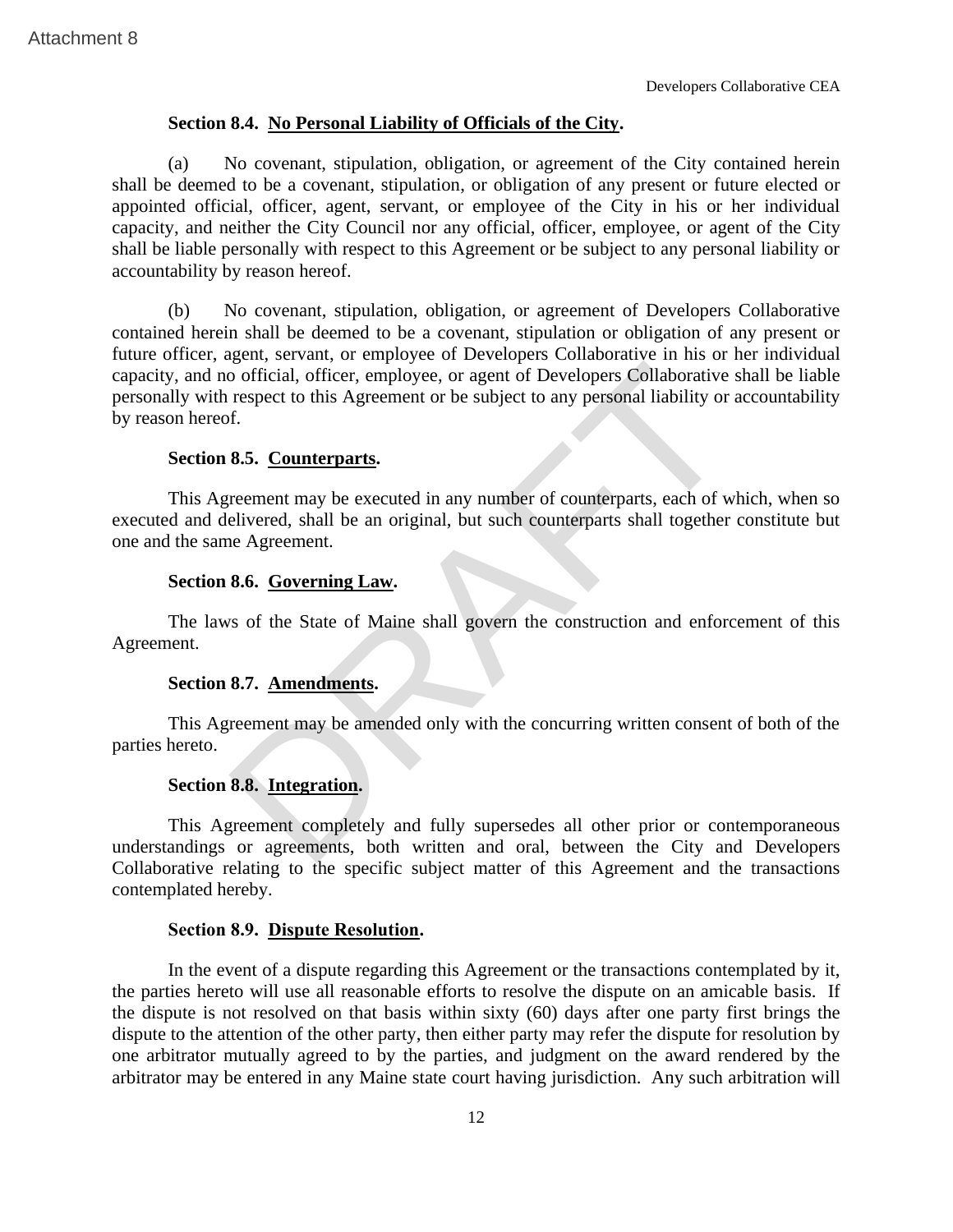take place in Belfast, Maine or such other location as mutually agreed by the parties. The parties acknowledge that arbitration shall be the sole mechanism for dispute resolution under this Agreement. Provided however, that in the event the parties are unable to agree, within a reasonable period, on the selection of an arbitrator, either party may file suit to resolve the dispute in any court having jurisdiction within the State of Maine. This arbitration clause shall not bar the City's assessment or collection of property taxes in accordance with law, including by judicial proceedings, including tax lien thereof.

# **Section 8.10. Tax Laws and Valuation Agreement.**

The parties acknowledge that all laws of the State now in effect or hereafter enacted with respect to taxation of property shall be applicable and that the City, by entering into this Agreement, is not excusing any non-payment of taxes by Developers Collaborative. Without limiting the foregoing, the City and Developers Collaborative shall always be entitled to exercise all rights and remedies regarding assessment, collection and payment of taxes assessed on Developers Collaborative's property. In addition, the Development Program makes certain assumptions and estimates regarding valuation, depreciation of assets, tax rates, and estimated costs. The City and Developers Collaborative hereby covenant and agree that the assumptions, estimates, analysis, and results set forth in the Development Program shall in no way (a) prejudice the rights of any party or be used, in any way, by any party in either presenting evidence or making argument in any dispute which may arise in connection with valuation of or abatement proceedings relating to Developers Collaborative's property for purposes of ad valorem property taxation or (b) vary the terms of this Agreement even if the actual results differ substantially from the estimates, assumptions or analysis. Attachment 8<br>
Theselyers.<br>
Theselyers and the mediation simulation as mutually agreed by the particular<br>
acknowledge that arbitration shall be the sole mechanism for dispute resoluti<br>
Agreement. Provided however, that in

# **Section 8.11. Notices.**

All notices, certificates, requests, requisitions or other communications by the City or Developers Collaborative pursuant to this Agreement shall be in writing and shall be sufficiently given and shall be deemed given when mailed by first-class mail, postage prepaid, addressed as follows:

If to the City:

City Manager City of Belfast Belfast City Hall 131 Church Street Belfast, Maine 04915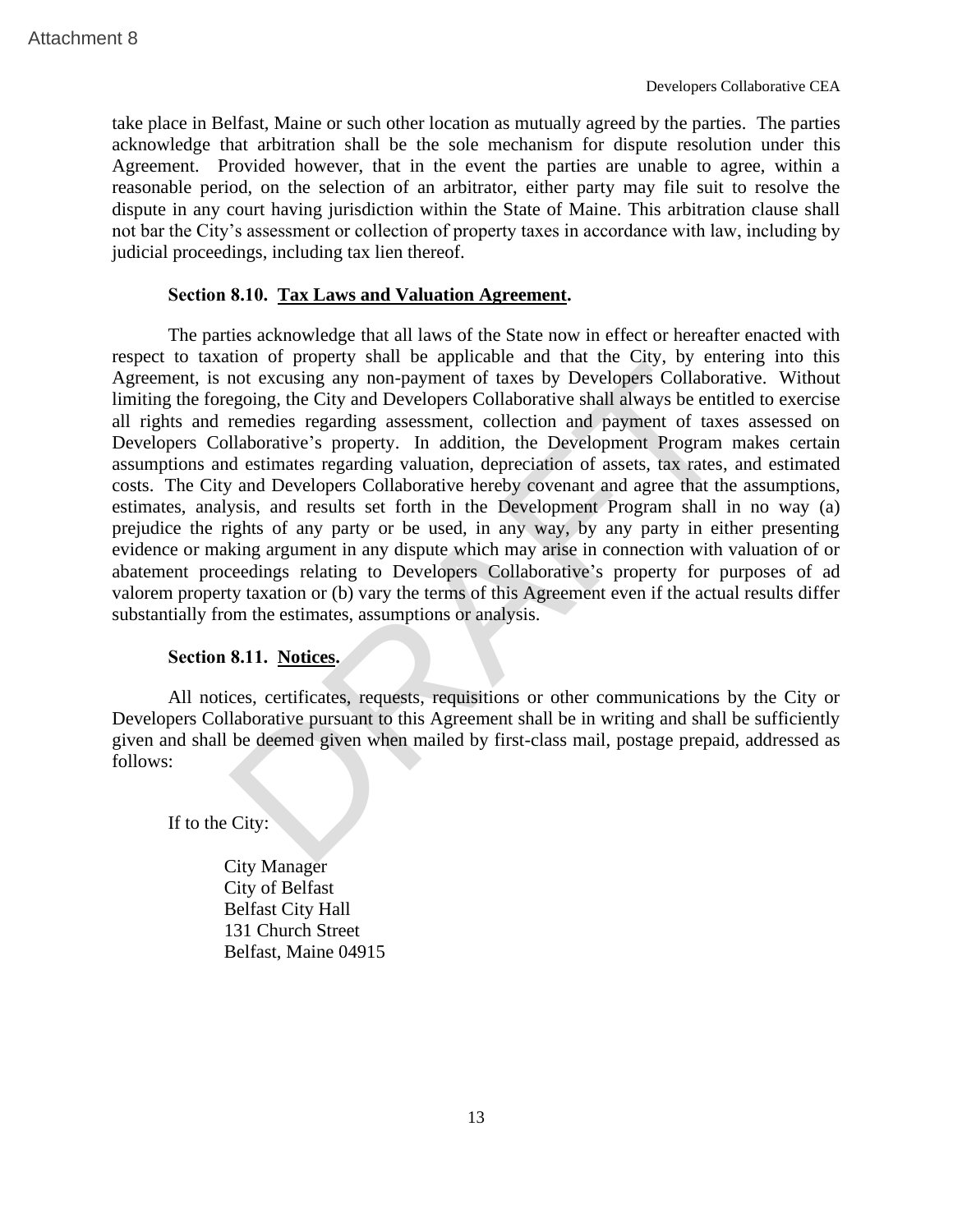Developers Collaborative CEA

With a copy to:

Shana Cook Mueller, Esq. Bernstein Shur 100 Middle Street P.O. Box 9729 Portland, Maine 04104-5029

If to Developers Collaborative:

100 Commercial Street, Suite 414 Portland, Maine 04101

Either of the parties may, by notice given to the other, designate any further or different addresses to which subsequent notices, certificates, requests, or other communications shall be sent hereunder. Ntachment 8<br>
With a copy to:<br>
Shana Cook Mueller, Exq.<br>
Bernstein Shur<br>
100 Middle Street<br>
DRAFTATE 100 Middle Street<br>
P.O. Box 9729<br>
P.O. No. 8729<br>
If to Developers Collaborative:<br>
The Developers Collaborative:<br>
100 Comme

*[remainder of page left blank intentionally—signatures appear on next page]*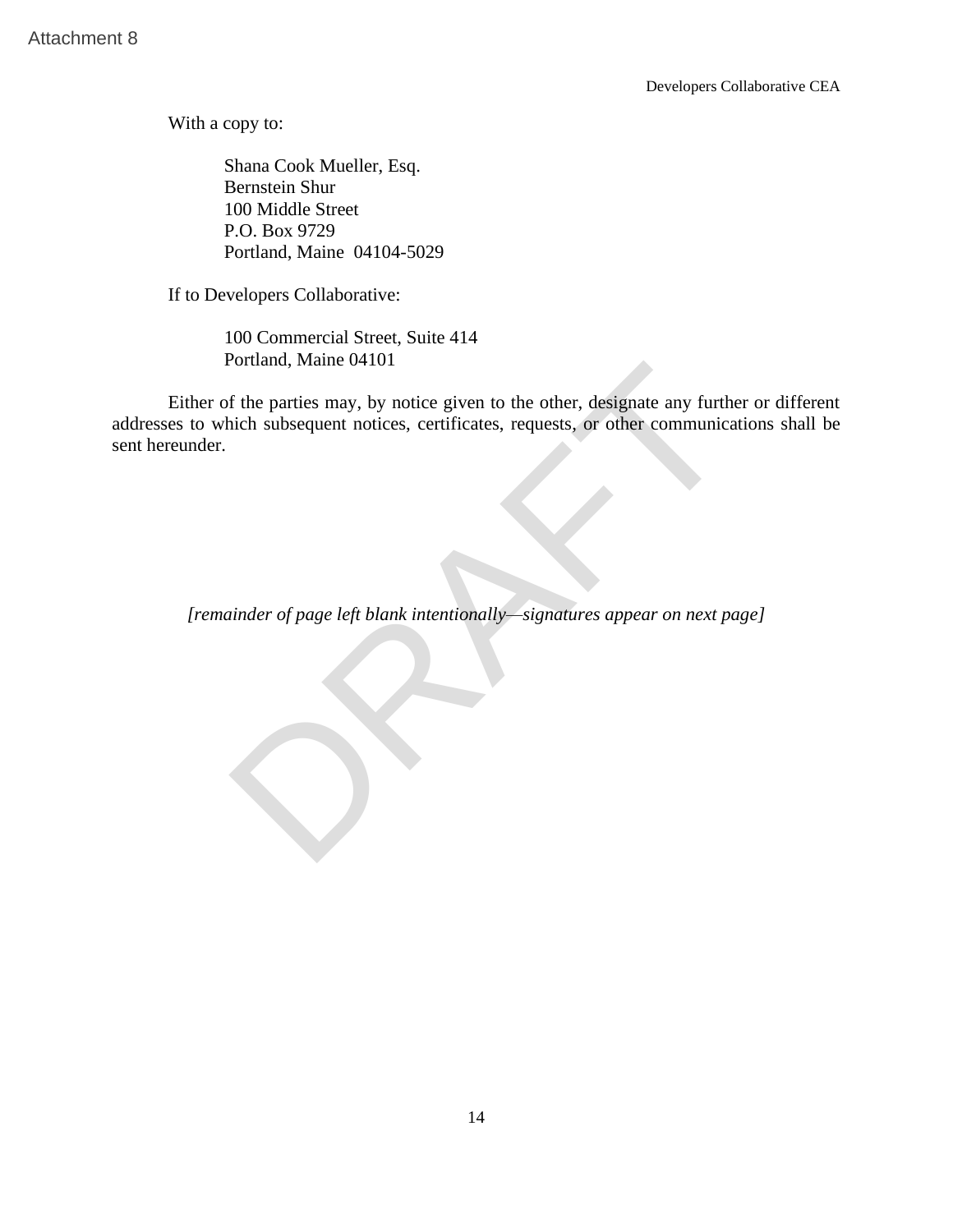|          | Developers Collaborative CEA<br>IN WITNESS WHEREOF, the City and Developers Collaborative have caused this Agreement<br>to be executed in their respective corporate names and their respective corporate seals to be |
|----------|-----------------------------------------------------------------------------------------------------------------------------------------------------------------------------------------------------------------------|
|          | hereunto affixed and attested by the duly authorized officers, all as of the date first above written.                                                                                                                |
| WITNESS: | <b>CITY OF BELFAST</b>                                                                                                                                                                                                |
|          |                                                                                                                                                                                                                       |
|          | Name:<br>Its City Manager as Authorized by the City Council<br>on November 5 <sup>th</sup> , 2019                                                                                                                     |
| WITNESS: | DEVELOPERS COLLABORATIVE<br>PREDEVELOPMENT LLC                                                                                                                                                                        |
|          | $\mathbf{By:}$                                                                                                                                                                                                        |
|          | Name: Kevin R. Bunker<br>Title: Manager                                                                                                                                                                               |
|          |                                                                                                                                                                                                                       |
|          |                                                                                                                                                                                                                       |
|          |                                                                                                                                                                                                                       |
|          |                                                                                                                                                                                                                       |
|          |                                                                                                                                                                                                                       |
|          |                                                                                                                                                                                                                       |
|          |                                                                                                                                                                                                                       |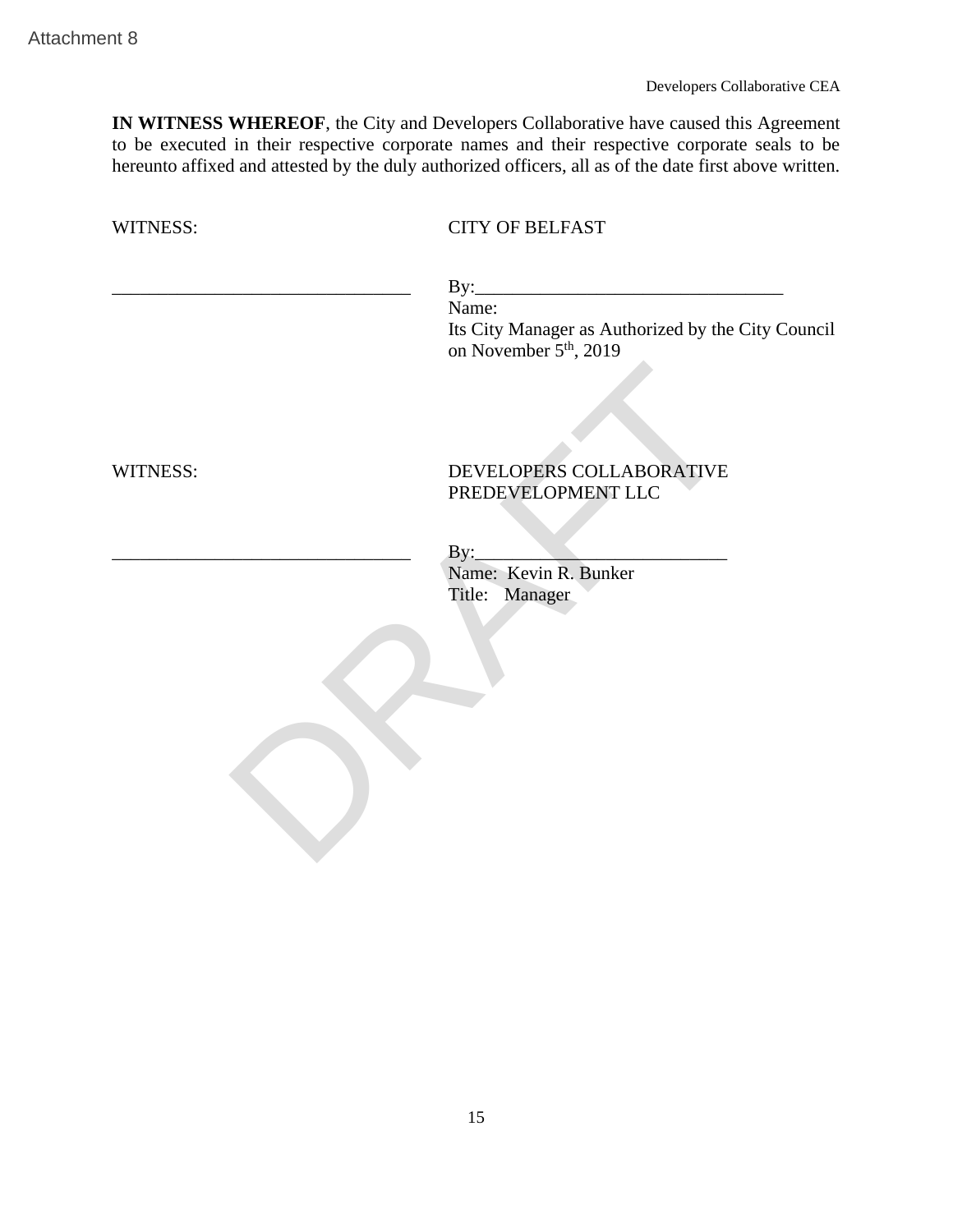# Exhibit A: Map of District

Attachment 8<br>Exhibit A: Map of District<br>Contact District